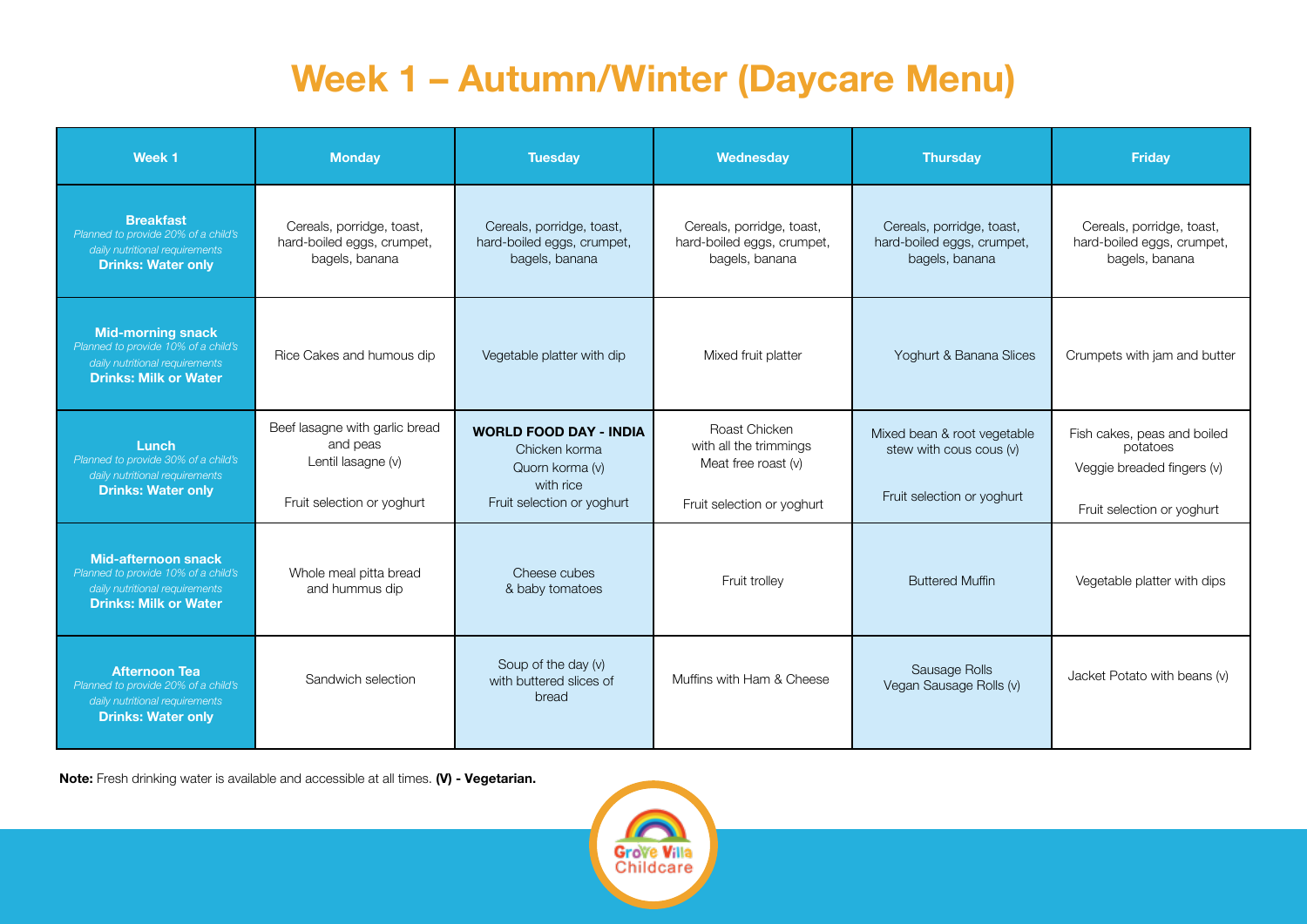## **Week 2 – Autumn/Winter (Daycare Menu)**

| Week 2                                                                                                                              | <b>Monday</b>                                                             | <b>Tuesday</b>                                                                                  | Wednesday                                                                 | <b>Thursday</b>                                                                                          | <b>Friday</b>                                                             |
|-------------------------------------------------------------------------------------------------------------------------------------|---------------------------------------------------------------------------|-------------------------------------------------------------------------------------------------|---------------------------------------------------------------------------|----------------------------------------------------------------------------------------------------------|---------------------------------------------------------------------------|
| <b>Breakfast</b><br>Planned to provide 20% of a child's<br>daily nutritional requirements<br><b>Drinks: Water only</b>              | Cereals, porridge, toast,<br>hard-boiled eggs, crumpet,<br>bagels, banana | Cereals, porridge, toast,<br>hard-boiled eggs, crumpet,<br>bagels, banana                       | Cereals, porridge, toast,<br>hard-boiled eggs, crumpet,<br>bagels, banana | Cereals, porridge, toast,<br>hard-boiled eggs, crumpet,<br>bagels, banana                                | Cereals, porridge, toast,<br>hard-boiled eggs, crumpet,<br>bagels, banana |
| <b>Mid-morning snack</b><br>Planned to provide 10% of a child's<br>daily nutritional requirements<br><b>Drinks: Milk or Water</b>   | Fruit selection                                                           | Rice cakes with dip                                                                             | Vegetable platter with dip                                                | Carrot & celery sticks<br>with hummus dip                                                                | Breadsticks with dip                                                      |
| Lunch<br>Planned to provide 30% of a child's<br>daily nutritional requirements<br><b>Drinks: Water only</b>                         | Cottage pie<br>Lentil cottage pie (v)                                     | Honey & mustard chicken with<br>carrots batons and rice<br>Honey & mustard Quorn<br>chicken (v) | Macaroni cheese (v)                                                       | <b>WORLD FOOD DAY - HUNGARY</b><br>Lamb goulash with green beans<br>with rice.<br>Mixed bean goulash (v) | Cod & potato wedges with<br>peas.<br>Veggie breaded fingers (v)           |
|                                                                                                                                     | Fruit selection or yoghurt                                                | Fruit selection or yoghurt                                                                      | Fruit selection or yoghurt                                                | Fruit selection or yoghurt                                                                               | Fruit selection or yoghurt                                                |
| <b>Mid-afternoon snack</b><br>Planned to provide 10% of a child's<br>daily nutritional requirements<br><b>Drinks: Milk or Water</b> | Vegetable Platter                                                         | Fruit trolley                                                                                   | <b>Buttered Muffin</b>                                                    | Whole meal pitta bread<br>and Tzatziki dip                                                               | Cheese Cubes<br>& baby tomatoes                                           |
| <b>Afternoon Tea</b><br>Planned to provide 20% of a child's<br>daily nutritional requirements<br><b>Drinks: Water only</b>          | Sausage rolls<br>Vegan sausage rolls (v)                                  | Scambled egg & beans on<br>toast $(v)$                                                          | Soup of the day (v)<br>with buttered slices of<br>bread                   | Jacket potato with tuna<br>& sweetcorn<br>Cheese and beans (v)                                           | Sandwich selection - Ham<br>& cheese<br>Vegan ham & cheese (v)            |

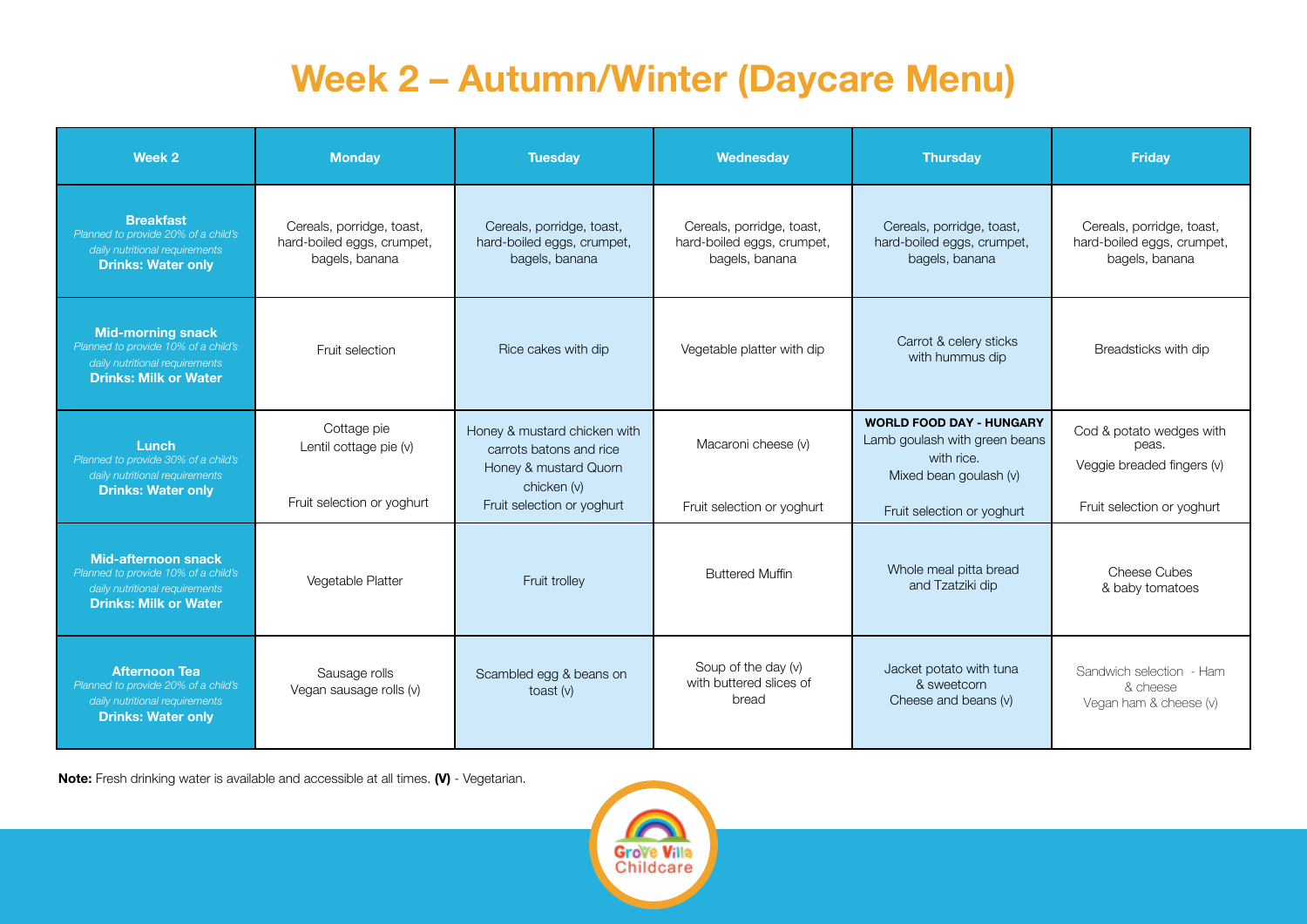## **Week 3 – Autumn/Winter (Daycare Menu)**

| Week 3                                                                                                                              | <b>Monday</b>                                                                                                     | <b>Tuesday</b>                                                                                                                                                | <b>Wednesday</b>                                                                                                      | <b>Thursday</b>                                                                             | <b>Friday</b>                                                             |
|-------------------------------------------------------------------------------------------------------------------------------------|-------------------------------------------------------------------------------------------------------------------|---------------------------------------------------------------------------------------------------------------------------------------------------------------|-----------------------------------------------------------------------------------------------------------------------|---------------------------------------------------------------------------------------------|---------------------------------------------------------------------------|
| <b>Breakfast</b><br>Planned to provide 20% of a child's<br>daily nutritional requirements<br><b>Drinks: Water only</b>              | Cereals, porridge, toast,<br>hard-boiled eggs, crumpet,<br>bagels, banana                                         | Cereals, porridge, toast,<br>hard-boiled eggs, crumpet,<br>bagels, banana                                                                                     | Cereals, porridge, toast,<br>hard-boiled eggs, crumpet,<br>bagels, banana                                             | Cereals, porridge, toast,<br>hard-boiled eggs, crumpet,<br>bagels, banana                   | Cereals, porridge, toast,<br>hard-boiled eggs, crumpet,<br>bagels, banana |
| <b>Mid-morning snack</b><br>Planned to provide 10% of a child's<br>daily nutritional requirements<br><b>Drinks: Milk or Water</b>   | Mixed fruit platter                                                                                               | Breadsticks with dip                                                                                                                                          | Rice cakes with humous dip                                                                                            | Vegetable platter with dip                                                                  | Crumpets & jam                                                            |
| Lunch<br>Planned to provide 30% of a child's<br>daily nutritional requirements<br><b>Drinks: Water only</b>                         | Shepherds pie with peas and<br>green beans<br>Shepherds pie with Quorn<br>mince (v)<br>Fruit selection or yoghurt | Pork, leek, mustard and mixed<br>veg casserole with vegetarian<br>dumplings and masshed<br>potatos<br>Mixed beans casserole (v)<br>Fruit selection or yoghurt | <b>WORLD FOOD DAY - SPAIN</b><br>Spanish chicken with rice<br>Quorn chicken chunks (v)<br>Fruit selection and yoghurt | Chicken Pie with mixed<br>vegetables<br>Quorn chicken pie (v)<br>Fruit selection or yoghurt | Sausage and mash and<br>gravy<br>Veggie sausage and gravy (v)             |
| <b>Mid-afternoon snack</b><br>Planned to provide 10% of a child's<br>daily nutritional requirements<br><b>Drinks: Milk or Water</b> | Fruit trolley                                                                                                     | Pitta bread and tzatziki<br>with pepper sticks                                                                                                                | Vegetable platter with dip                                                                                            | Fruit loaf                                                                                  | Fruit Trolley                                                             |
| <b>Afternoon Tea</b><br>Planned to provide 20% of a child's<br>daily nutritional requirements<br><b>Drinks: Water only</b>          | Jacket potato with cheese &<br>beans $(N)$                                                                        | Sandwich selection                                                                                                                                            | Vegetarian burgers (v)                                                                                                | Hotdogs with finger rolls<br>Vegetarian hotdogs (v)                                         | Toasted waffles with beans                                                |